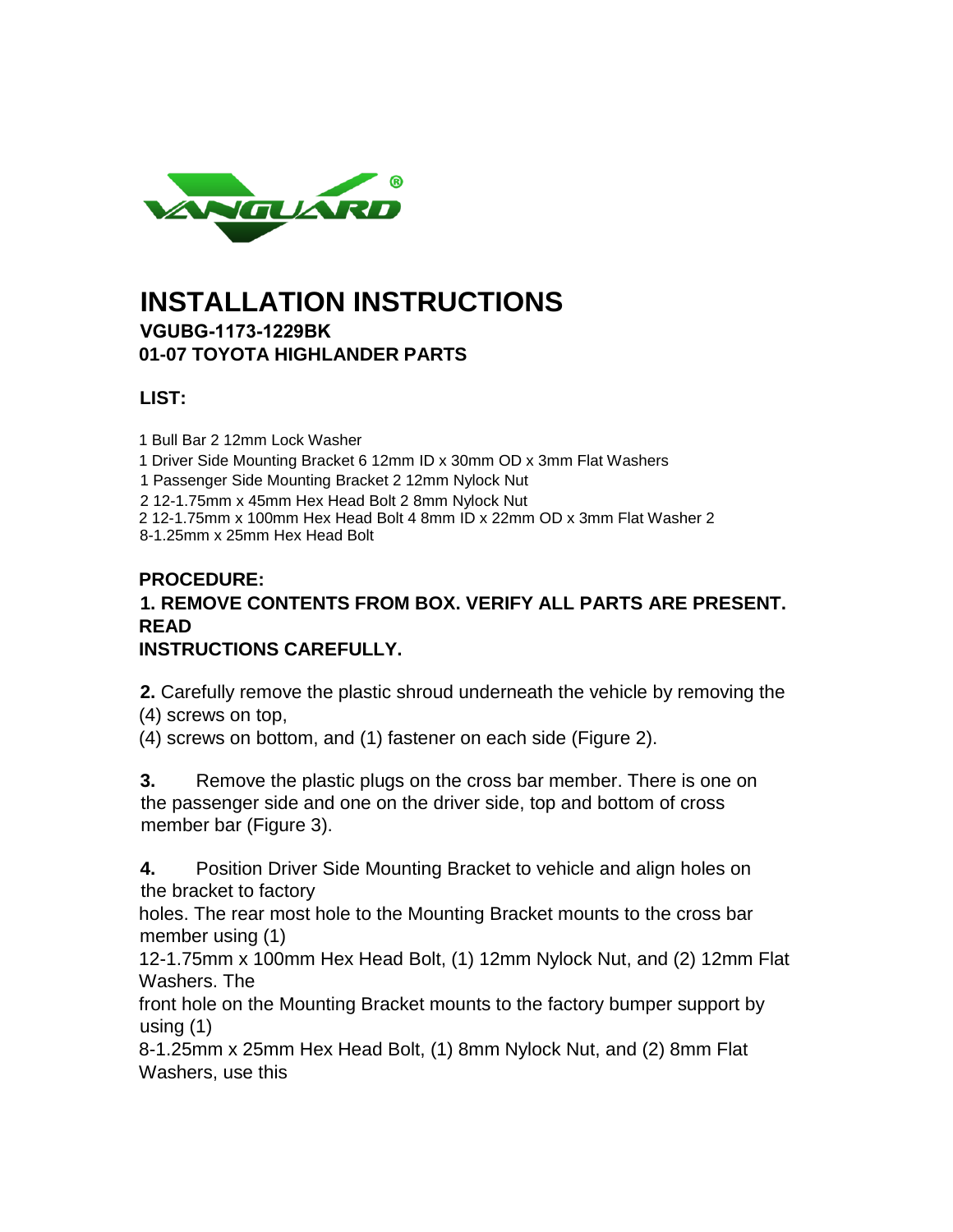hardware to re-attach the side factory plastic shroud (Figure 4). **NOTE:** To ease the

installation insert bolts with flat washer listed in this step through the top of the cross bar member and bumper support. Do not tighten at this time. Repeat this step for passenger side.

**5.** Position Bull Bar onto Mounting Brackets and loosely attach it with the included (2) 12-1.75 x

45mm Hex Head Bolts, (2) 12mm Flat Washers, and (2) 12mm Lock Washers (Figure 4).

**6.** Level and adjust Bull Bar, then tighten all hardware at this time.

**7.** In order to re-install the plastic shroud, some cutting is necessary. Once the Bull Bar is fully

mounted, place the center plastic shroud to its original position and mark where it needs to be cut (Figure 5). Re-install plastic shroud with factory hardware removed in step 1.







Figure 2



Figure 3